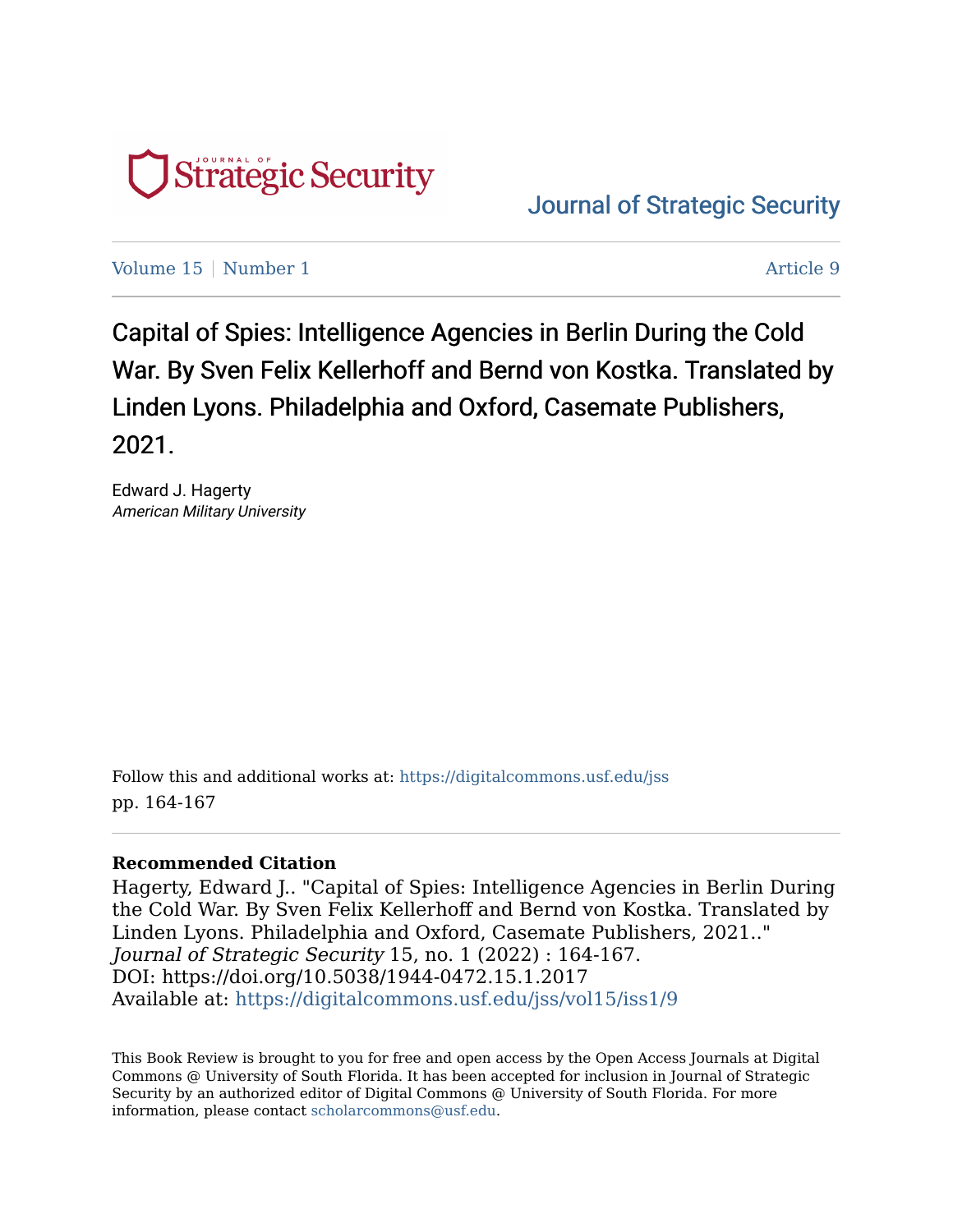**Capital of Spies: Intelligence Agencies in Berlin During the Cold War. By Sven Felix Kellerhoff and Bernd von Kostka. Translated by Linden Lyons. Philadelphia and Oxford, Casemate Publishers, 2021.**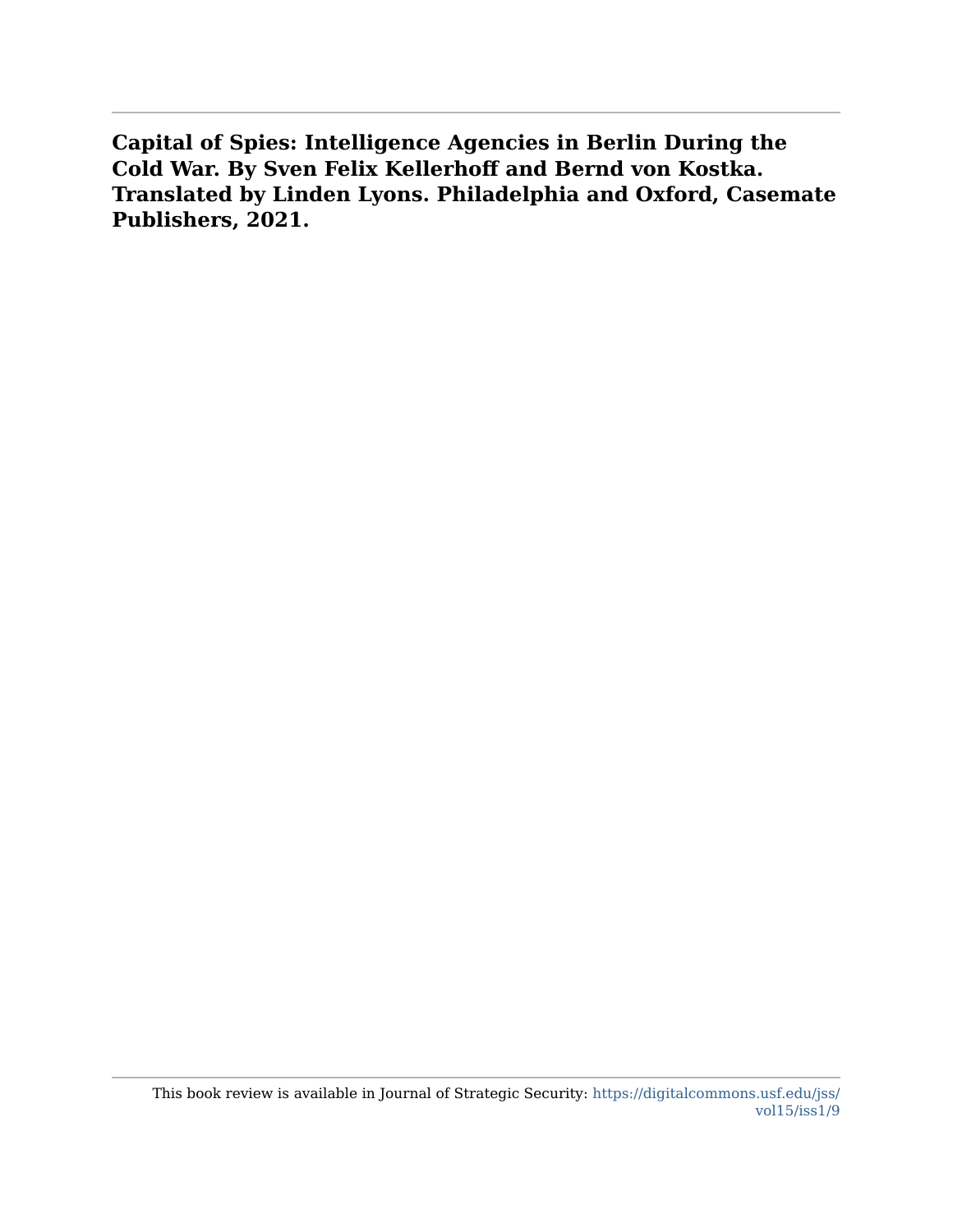*Capital of Spies: Intelligence Agencies in Berlin During the Cold War***. By Sven Felix Kellerhoff and Bernd von Kostka. Translated by Linden Lyons. Philadelphia and Oxford, Casemate Publishers, 2021. ISBN: 978-1-63624-000-8. Photographs. Notes. Sources. Index. Pp. xiv, 230. \$34.95.**

> Review by Edward J. Hagerty American Military University

Originally published in 2009, *Capital of Spies* succinctly describes the long history of espionage in Berlin. It touches on each of the foreign and German intelligence services operating in that city and throughout Germany during the Cold War. As such, it fills a niche and provides a solid introduction to those agencies, their functions, and some notable operational achievements and setbacks. Moreover, according to the authors, the book has grown between its original publication and this latest English translation with the addition of material flowing from newly discovered or recently declassified sources, and from contemporary witnesses who have since come forward to tell their stories.

Author Bernd von Kostka is a political scientist and historian specializing in Nazi and Cold War subjects. He has worked at the Allied Museum in Berlin since 1994 and is the author of two other Cold War studies. Sven Felix Kellerhoff, an historian and journalist, has been Chief Editor of Contemporary and Cultural History for the German newspaper *Die Welt* since 2003. He has written nearly thirty books specializing in the National Socialist and Cold War periods. *Capital of Spies* was expertly translated by Australian historian Linden Lyons.

The authors divide their work into two parts. The first deals with foreign intelligence services in Berlin and was written by von Kostka; the second addresses the German intelligence services and was written by Kellerhoff. Kostka traces the rise of tensions between the Soviets and Allied occupiers from the 1948 Soviet blockade and the implementation of the Berlin Airlift. That, and the 1949 partition of Germany into two states, propelled East/West cooperation to a decisive end and necessitated an increase in intelligence and espionage activities. Much effort and time was expended over the next decade or so in interviewing the over 2.5 million refugees who fled the East and brought information of value to the Allies. Some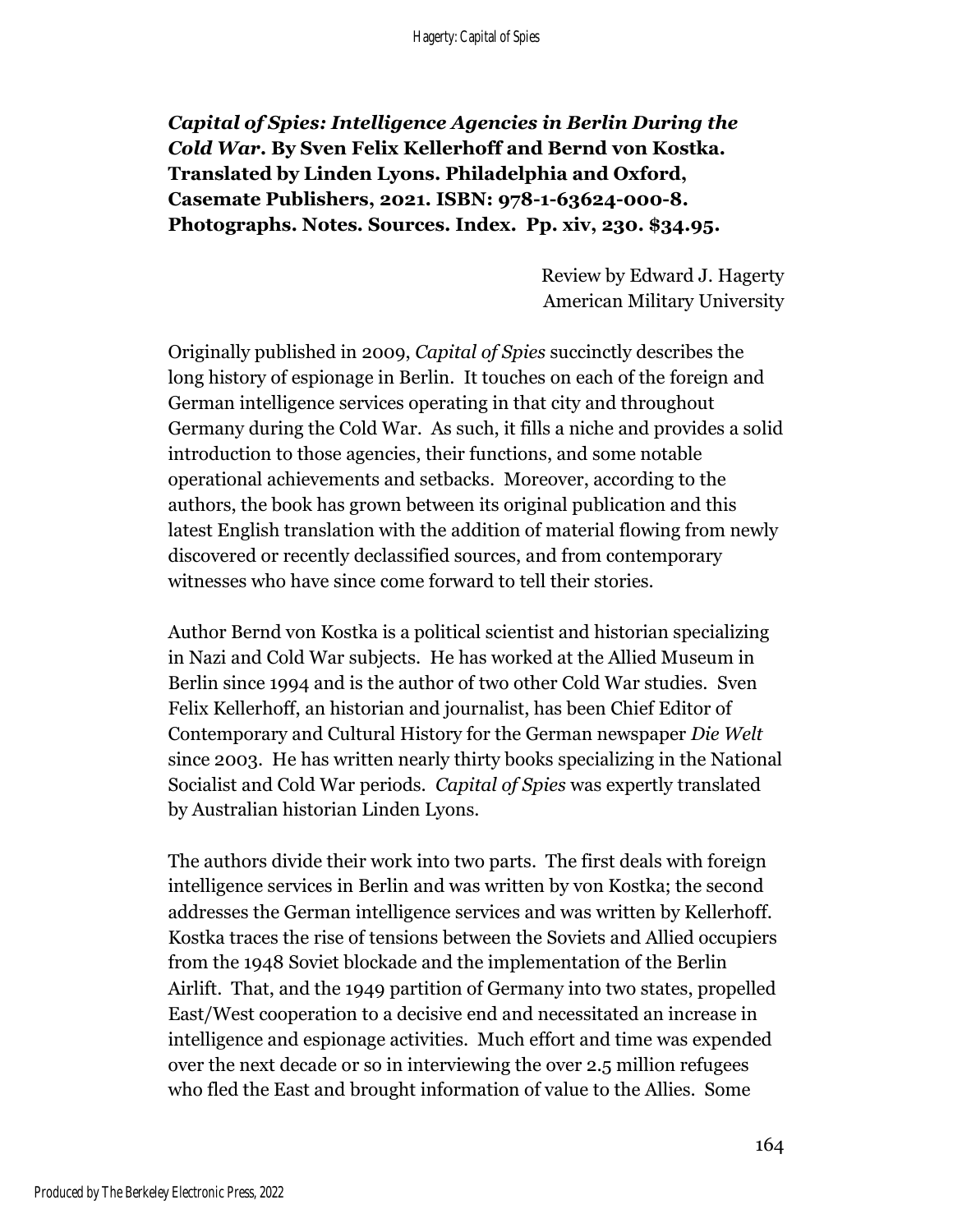refugees were even persuaded to return to the East as agents of western intelligence services. Despite such a wealth of information, the erection of the Berlin Wall in August 1961 was a surprise that compelled a comprehensive revision of western intelligence methods. The sudden halt to easily accessible human intelligence sources led to an increasing use of intercepts of communications, signals, and electronic data.

Kostka describes the transition to technological means of intelligence gathering and the consequent importance of the listening station built on the mound of wartime rubble known as Teufelsberg, as well as several other sites around the city. Though sources do not definitively indicate what impact the intercepts had, one indicator of their value was that a prestigious award from the US Department of Defense recognizing significant contributions to US cryptologic efforts was awarded to the Teufelsberg field station four times between 1973 and 1989.

In another interesting segment, Kostka covers the construction and discovery of a spy tunnel that was begun in 1954 and stretched underground into East Berlin. A team of British and American experts tunneled into the Soviet sector to the point where they could tap into two long-distance telephone cables. The plans for the tunnel were divulged to the KGB by George Blake, a Dutch double-agent working with the British. To protect that agent, the Soviets were compelled to wait for a suitable time to make an "accidental" discovery of the phone taps, which occurred in April 1956. Still, in the short time it was operational the tunnel provided a treasure trove of intelligence information to the Allies. As for Blake, he was betrayed by a defector in 1961, tried in Britain, and sentenced to over forty years in prison. Curiously, he escaped in 1966 and eventually made his way to Moscow where he lived until his death in 2020.

Blake was not the only double agent passing secrets to the Soviets, and Kostka covers several other prominent examples of both British and American turncoats. Among the American spies was James Hall, who worked for the KGB and the Stasi. In the latter relationship he was assisted by a talented mechanic at a US Army vehicle repair facility who was working undercover for the Stasi and who passed Hall's information to his handlers. The duo was eventually exposed after several years of success passing many thousands of documents. Hall served twenty-two years at Leavenworth before his release in 2011. Jeffrey Carney was a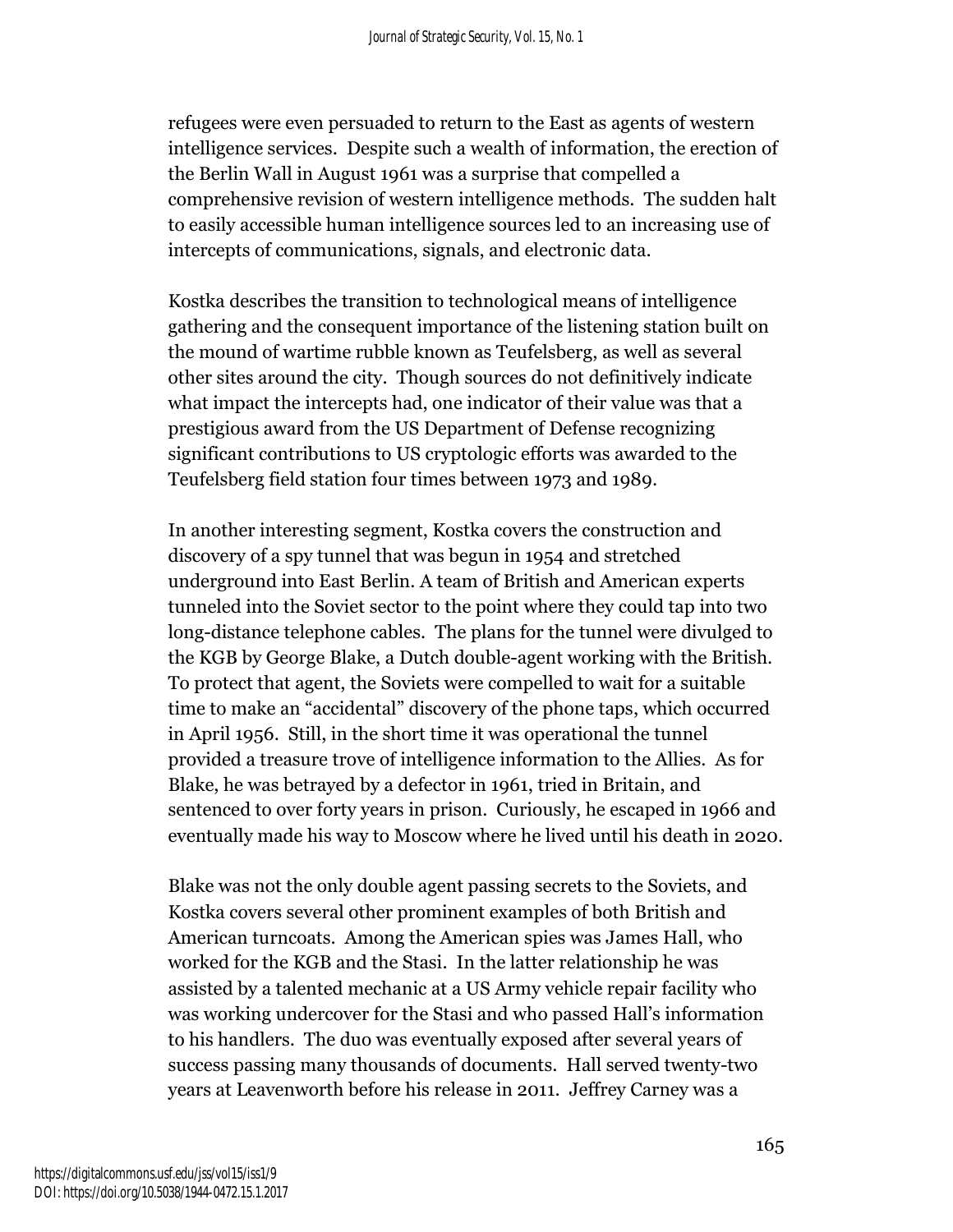young Air Force radio intelligence specialist who volunteered his services to the Stasi in 1983 and took advantage of the lax security procedures in his workplace to pass documents to his handlers. His goal was to live in East Germany, which he was permitted to do in 1985 while he continued to work for the Stasi evaluating intercepted telephone calls from West Berlin. Carney remained in Berlin after the wall fell in 1989, and agents from the Air Force Office of Special Investigations finally caught up with the traitor eighteen months later and secretly spirited him back to the US for trial. Carney served less than twelve years at Leavenworth.

Finally, Kostka covers the role of the Allied Military Liaison Missions in East Germany, showcasing the dangers faced by those engaged in aboveboard, sanctioned intelligence gathering operations. Several documented incidents of auto accidents and shootings, with one killing an American officer, are discussed in this interesting chapter.

Kellerhoff begins coverage of the German intelligence services with an overview of how early post-war collaboration between German communists and Soviet intelligence representatives led to the creation of a police apparatus that would eventually fall under Soviet dominance and give rise in 1950 to the Ministry for State Security (Stasi). Kellerhoff's treatment is less anecdotal but more detailed and analytical in tracing the events that led to Erich Mielke's 1957 takeover of the Stasi as de-Stalinization cleared the way for a new breed. Stasi methodology, including the common use of prostitutes as a means to obtain information from Western visitors or to compromise politicians, is also discussed.

Opposition to the East German regime includes discussions of the role of The Combat Group Against Inhumanity operating internally in the East, as well as agencies such as the West German Federal Intelligence Service (BND). The final section of the book concludes with coverage of numerous espionage operations throughout the 1950s and 1960s, as well as later East German support for terrorist groups like the Red Army Faction. One of the most brazen espionage efforts, however, was the Stasi-financed Luftbrücke Hotel near Templehof Airport. From the mid-1970s until its closure in 1981, the hotel played host to the coordinator of a Stasi spy network as well as to thousands of unwitting American military personnel who registered their details at the facility.